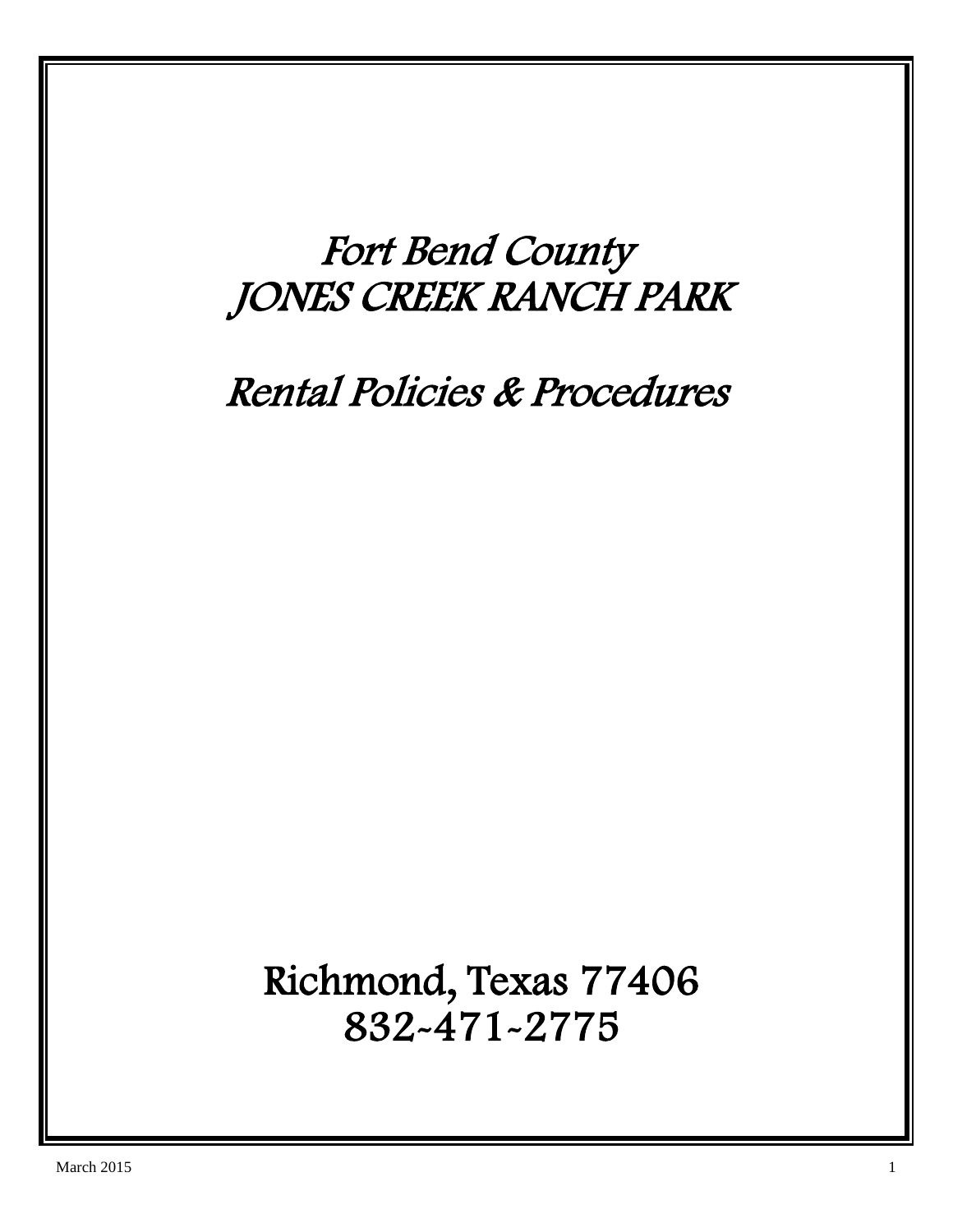### FORT BEND COUNTY - JONES CREEK RANCH PARK **Rental Policies and Procedures**

**Thank you for considering our facility for conducting your upcoming function. The Jones Creek Ranch Park is available for private/public rentals in accordance with the following terms and conditions:**

**1. RESERVATIONS:** All reservations *must* be made by applying at the Jones Creek Ranch Park office in The Jones Hall building at 7714 FM 359, Richmond, Texas. Reservations will be taken on a first-come, first-serve basis in accordance with the guidelines and policies of the County. It is the policy of the County to make the Jones Creek Ranch Park facilities available for rental under the terms and conditions set forth herein, to as broad a spectrum of groups and individuals of the County as is feasible. The County reserves the right to adopt rules and fee schedules that promote this policy and to make changes to the rules and fee schedules at the County's discretion.

Reservations can be made by applying in person from 8:00 a.m. to 5:00 p.m., Monday through Friday, at the Jones Creek Ranch Park office, excluding holidays.

*All fees associated with the rental, as set forth in this document, must be paid in full at the time of making the reservation. Please note that you may be charged for all the time you utilize the facility, including the time required for the setup and cleanup of your event.* 

- 2. **COMPLIANCE WITH APPLICABLE LAWS:** Renter is required to be present at all times at the facility and available to County personnel during the entire course of the rental period. Renters using the facilities shall comply with all federal, state and local laws. Furthermore, Renter assumes full responsibility and liability for the acts and omissions of all invitees, licensees, contractors, vendors, guests, relatives, friends and their respective invitees and licensees with respect to the rental.
- 3. **ALCOHOLIC BEVERAGES:** The sale, consumption or distribution of any alcoholic beverage(s) at the Jones Creek Ranch Park is expressly prohibited unless duly authorized by the Facility Coordinator or his/her designee prior to the event. The Fort Bend County Fire Marshal's Office will determine the number of Fort Bend County law enforcement officers required on an event-by-event basis. During the course of an event where alcohol is served, the County reserves the right to require additional law enforcement officers, limit the number of invitees, or to end the event at any time if the County determines continuation of the event will jeopardize public safety. If your event ends before the scheduled time, no refund of any rental fees will be due to Renter.

Beer Sales in all buildings are subject to a Temporary Beer Permit to be paid before the event by Renter. For information or questions concerning the sale of alcohol please contact the Texas Alcoholic Beverage Commission at (281) 239-2607. If the Texas Alcoholic Beverage Commission denies such license, Fort Bend County will not be responsible for the TABC's actions. Fort Bend County must approve all concession stands. Glass bottles of any kind are prohibited.

**4. RENTAL TIMES:** Paid rental time begins at 8:00 a.m. and ends at 1:00 a.m. Failure to vacate the facility by 1:00 a.m. will result in a charge of \$25 per quarter hour (15 min.) deducted from the deposit.

Renters who fail to return the facility to the same condition as when they received access will have all or a portion of their deposit forfeited. Any damage in excess of the deposit will be the responsibility of Renter. County will provide a statement to Renter of any damages in excess of the deposit and Renter shall pay the invoice within ten (10) business days from the date of the statement.

- 5. **SECURITY:** Security fees are the responsibility of Renter and are payable separately to the Fort Bend County law enforcement officer(s). The type of activity will determine security requirements. The Law Enforcement Officers have the right to end an event at the discretion of the officer.
- 6. **COUNTY FUNCTIONS:** Programs conducted by the County will be given priority over any reservation requests. The County reserves the right to cancel any reservation that may conflict with a County sponsored event or activity. Every effort is made to minimize and/or eliminate the likelihood of such an occurrence.
- 7. **YOUTH GROUP RESTRICTIONS:** Events that are composed of youth seventeen (17) years of age and younger must have at least one (1) adult chaperone present at all times for each fifteen (15) youth in attendance. Failure to comply may result in ending the event early and deposit forfeiture.
- 8. **DECORATIONS:** All decorations attached to the physical structure (walls, ceilings, etc.) of the facilities must be pre-approved by the Facility Coordinator. Dance waxes, birdseed, rice, or similar items are prohibited at the facilities or on the grounds of the Jones Creek Ranch Park. This is for user safety and the protection of the integrity of the Jones Creek Ranch Park. Please be advised that if any such materials are used, you will forfeit your deposit, regardless of whether you took appropriate measures to clean the materials up. **SMOKE MACHINES ARE NOT ALLOWED**
- 9. **SIGNAGE**: No banners, flags, temporary signs, or similar visual effects may be attached to buildings, canopy structures, fences, lights, sign posts, trees or secured by staples, nails, screws, tape or other means that may cause damage to structures or amenities.
- 10. **TABLE COVERINGS**: Table coverings are required on any table where food, beverage, paints or other liquids will be consumed or placed. Plastic, paper or cloth varieties are allowed. Table coverings must not be stapled or taped to tables. Any damage to table surface will result in replacement cost of table deducted from deposit.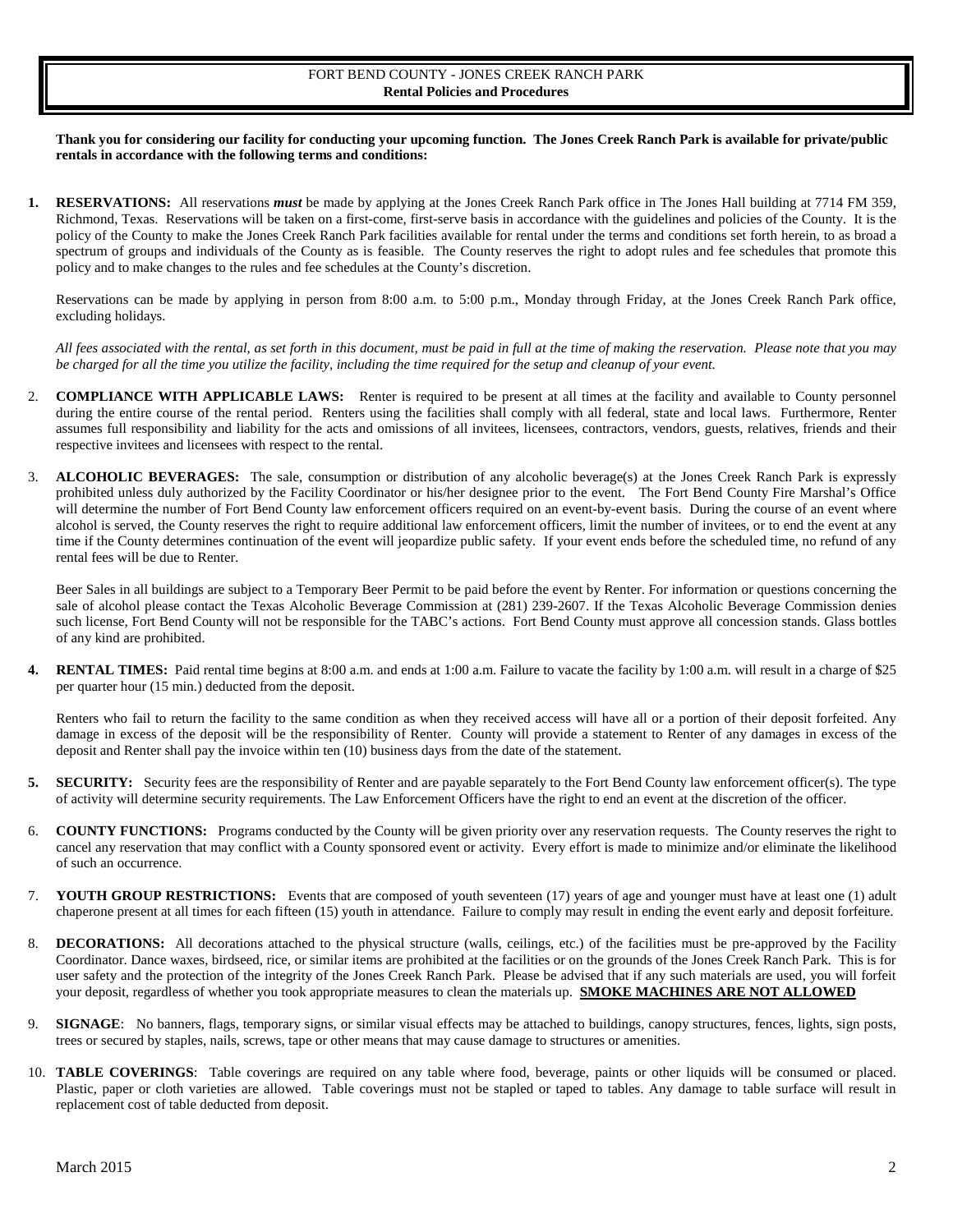- 11. **TABLES AND CHAIRS:** The use of standard tables and chairs are provided at no charge, for which Renter is responsible for set-up and takedown. Renters *are prohibited from removing tables and chairs from buildings. SPECIAL EVENT TABLE AND CHAIRS*. Premium chairs and tables may be rented for an additional charge. A refundable damage deposit fee is required provided no damages are charged.
- 12. **CLEAN - UP:** At the end of any scheduled event, it is the responsibility of Renter to clean and return the facility to the same condition as when Renter received access to the facility. This responsibility includes:
	- **A. Cleaning and neatly returning tables and chairs to their original location;**
	- **B. Sweeping floors;**
	- **C. Removing decorations and signage; and**
	- **D. Properly disposing all trash in supplied dumpsters. Events whose waste exceeds capacity of the provided dumpsters must make additional arrangements, at their own cost, for additional dumpsters.**
- 13. **INDEMNIFICATION:** Renter agrees to indemnify and hold harmless Fort Bend County, its officers, agents and employees harmless from any and all actions, claims, costs, damages and expenses, including but not limited to attorney's fees and court costs, arising out of the use of the Jones Creek Ranch Park by Renter, Renter's invitees, licensees, relatives, friends, and their respective invitees or licensees associated with the rental use of the Jones Creek Ranch Park facilities.
- 14. **PERSONAL LOSSES AND DAMAGES ARISING AT RENTAL:** Fort Bend County is not responsible for lost, damaged or misplaced property placed at any facility or grounds. Furthermore, Renter agrees that the County is released and discharged from any and all liability for loss, injury or damage to persons or property that may be sustained arising out of the use or occupancy of the Jones Creek Ranch Park facilities and/or its grounds.
- 15. **FACILITY ACCESS:** Renter must make arrangements with County to open and close the facility. In the event of an emergency, please contact the Sheriff's Office Dispatch at (281) 341-4665 for assistance.
- **16. PARKING:** Parking for guests and contractors is limited on the Jones Creek Ranch Park. Renter will direct all users to use designated areas only. All fire lanes and handicapped parking notices must be observed and compliance is required.
- **17. TENTS:** Tents may be brought in and set-up during arranged event set-up times. All tents must be secured via water barrels only. No stake style tents will be allowed on the grounds for safety reasons.
- **18. FIRE MARSHAL:** Fire code shall be enforced at all events by the Fire Marshal personnel.
- **19. ELECTRICAL CONDUITS:** Nothing shall be attached by Renter to electrical conduits. Any event needing electrical tie-in requires approval of management and a licensed electrician at Renter's own cost.
- **20. VEHICLES INSIDE BUILDINGS:** Vehicles, boats, and equipment are not allowed inside buildings without approval from Facility Coordinator and the Fire Marshal. All vehicles, boats, and equipment batteries must be disconnected per Fire Marshal instructions. Renter shall not store any motor fuel inside any building. Fuel tanks on vehicles, boats and equipment on display will be secured in accordance with instructions by the Fire Marshal.
- **21. FIREWORKS:** Absolutely no fireworks are allowed on Jones Creek Ranch Park property.
- **22. OPEN FLAMES:** *Absolutely* **no open flames.**, Flame producing devices or any flammable and/or combustible materials are not allowed at the Jones Creek Ranch Park. This includes, but is not limited to, the following: candles, torches, incense burners, charcoal grills, sterno burners, etc. Failure to comply with this requirement will cause forfeiture of deposits, regardless of whether Renter attempted to remedy and clean up any resulting mess or damage. For outdoor cooking see **ELECTRICAL CONDUITS, above.**
- 23. **COOKING:** Cooking is allowed only in the designated and posted areas inside certain facilities. Upon approval of County, cooking may be conducted in certain areas other than the designated kitchens and Renter will be responsible for providing and paying for Fire Security. In addition to Fire Security, only approved portable cooking equipment may be used. The heating only of food will not require the attendance of Fire Security, but will require inspection by Fire Marshal personnel of equipment prior to use to ensure safe operation. Approved Cooking Equipment: LP-gas fueled cooking appliances must meet the requirements of NFPA 58

#### **General Cooking:**

- All food vendors shall have a current and passing inspection by the County and Cities Health District.
- Cooking booths outdoors shall be separated by a minimum of 10'. This does not apply to warming devices with no open flame or heat.
- Cooking and Heating is prohibited within 10' of an exit or combustible materials.
- No storage of LP-gas is allowed in any tent or canopy and/or cabinet.
- Commercial cooking done inside a trailer shall be required to have a Type I hood system that is UL300 or UL300A rated if using deep fat frying.
- Must have an approved 2A:10BC fire extinguisher for each canopy or tent and within 30' of the cooking area.
- If vegetable or animal fat is present, a Class K extinguisher is required and must be disposed in accordance with state law and county/city regulations.
- All gas, solid, or liquid fuel burning inside a trailer must be vented to the outside with an approved venting system and spark arrestor.
- Glass bottles are prohibited.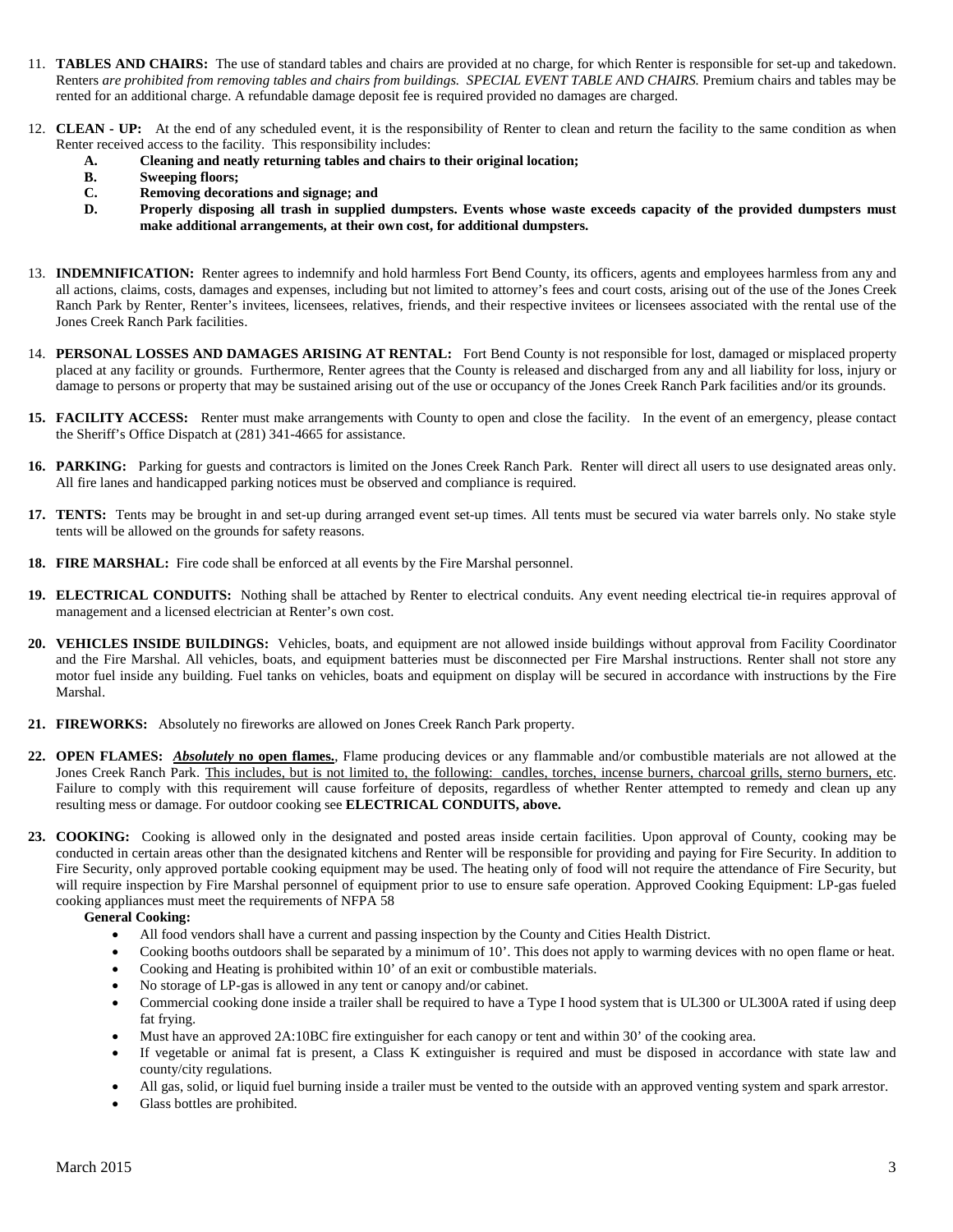- **24. THERMOSTAT CONTROLS**: Thermostats can only be adjusted by the Jones Creek Ranch Park employee. Any adjustments to thermostats by Renter or any of Renter's guests will result in Renter's financially responsibility for increased usage costs and/or any damage caused by tampering with thermostats
- **25. CANCELLATIONS:** Any cancellation must be requested by Renter in writing to the Parks Director, 7714 FM 359, Richmond, Texas 77469. Cancellation fees will be deducted from the rent paid at the time of reservation prior to any refund, if applicable, and will be made only to Renter, as provided on the application. The following refund schedule shall apply to all rentals:

|  | <b>A.</b> 45 business days or more notice of cancellation: | Full Refund |
|--|------------------------------------------------------------|-------------|
|--|------------------------------------------------------------|-------------|

- **B.** 20 thru 44 business days notice of cancellation: 50% Refund
- **C.** 0 thru 19 business days notice of cancellation: 0% Refund
- **D.** In certain cases, rescheduling may be possible to avoid refund charges, depending on Park availability.
- **28. HOLIDAY RATES:** Holiday Rates are applicable for all groups renting any facility at Jones Creek Ranch Park on County-observed holidays, including but not limited to the .following days: *New Year's Eve, New Year's Day, Good Friday, Easter Sunday, Memorial Day, 4th of July, Labor Day, Thanksgiving Day, Christmas Eve, and Christmas Day*. Rentals for holidays are at a premium rate of 125% of the regular rate. Any cancellations made for on holiday reservations will not be refunded.
- 29. **FACILITY MONITOR***:* Upon the conclusion of any rental, a County employee or Facility Coordinator will inspect the condition of the premises and verify that the premises have been left in the same condition as received. A final rental report form will be completed to acknowledge that all rental responsibilities have been met and that a deposit or a portion thereof will be refunded.
- 30. **INFLATABLE JUMP/BOUNCE HOUSES:** Any inflatable jump/bounce houses will be used at Renter and Renter's guests' risk. Fort Bend County will not be responsible in any manner for any injuries sustained from any use or installation of inflatable jump/bounce houses. Liability coverage must be presented to Facility Coordinator before use and must name Fort Bend County as additionally insured.
- 31. **REFUNDS:** Any applicable refunds will be in form of a check payable to Renter as provided on the application and sent by regular mail from the Fort Bend County Auditor's Office to the address provided on the rental application 4 to 6 weeks after the event.
- 32. **INSURANCE:** Liability insurance for events open to the public is required and the responsibility of Renter. A certificate of insurance must be presented to the Fort Bend County Facility Coordinator before a public function can be held. Requirements for liability insurance will be set by Fort Bend County, and must name Fort Bend County as additionally insured.
- 33. **ANIMALS**: Animals (except service animals) are prohibited from the Jones Creek Ranch Park unless approved in advance, in writing by the Facility Coordinator. Exceptions may be available on a case by case basis if requested.